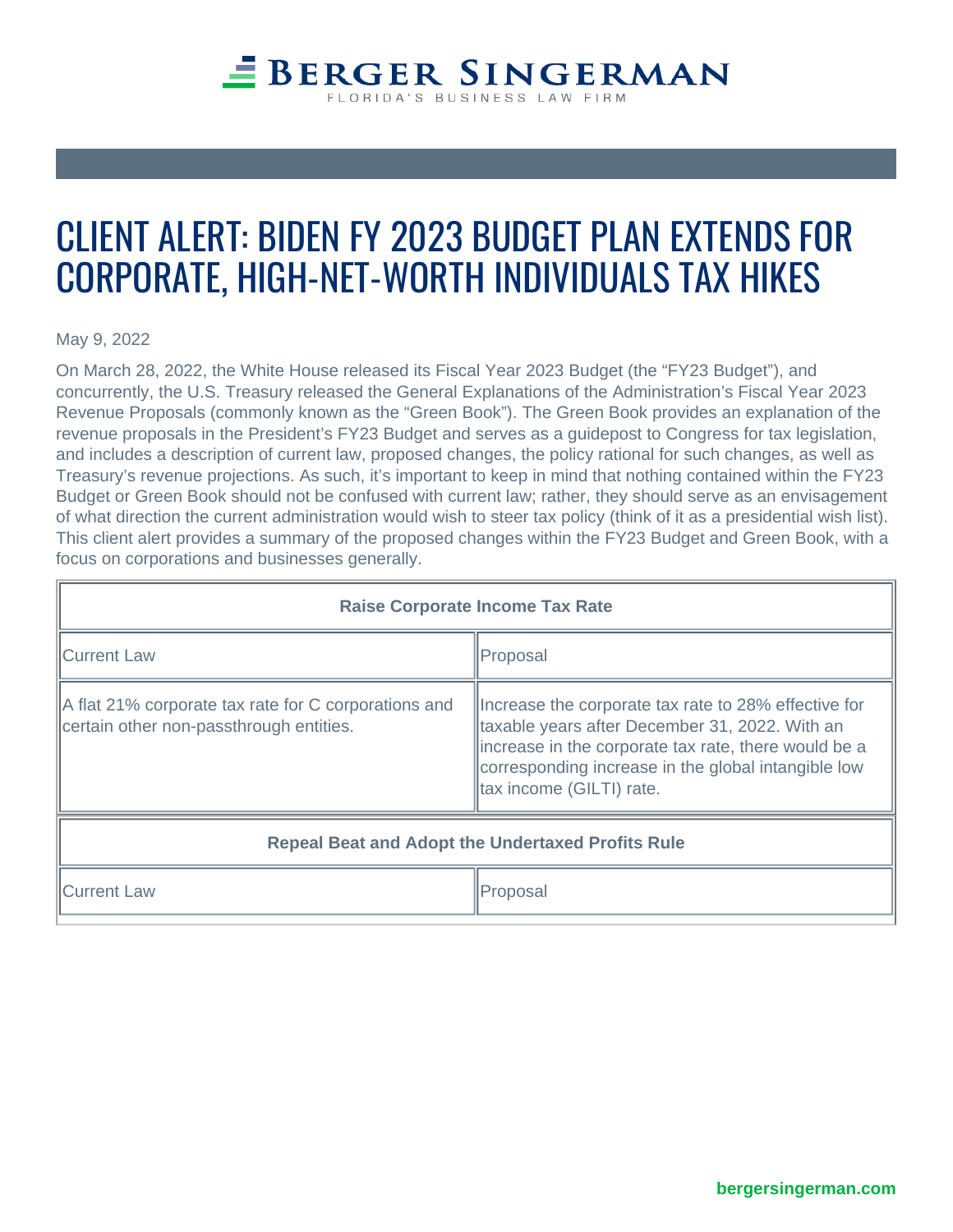| Base Erosion Anti-Abuse Tax (BEAT) liability of 10%<br>(12.5% after 2025) applies to certain corporate<br>taxpayers, in addition to their regular tax liability.<br>Generally speaking, BEAT is limited to corporate<br>taxpayers with substantial gross receipts (>\$500M)<br>that make deductible payments for foreign related<br>parties above a specified threshold. | Repeal the BEAT and replace it with the 'Undertaxed<br>Profits Rule' (UTPR). The UTPR is consistent with<br>Pillar Two rules from the OECD/G20 Inclusive<br>Framework on Base Erosion and Profit Shifting.<br>Generally speaking, the UTPR consists of two<br>components: (i) a top-up tax on a parent entity with<br>respect to the low-taxed income of a member of its<br>financial reporting group; and (ii) deny deductions or<br>require an equivalent adjustment to tax liability to the<br>extent that the low-taxed income of a member of a<br>corporate group is not subject to the top-up tax. The<br>UTPR would primarily apply to foreign-parented<br>multinationals operating in low-tax jurisdictions.<br>Further, the UTPR would only apply to financial<br>reporting groups that have global annual revenues of<br>greater than \$850M in at least two of the prior four<br>years. The UTPR would be effective for years after<br>December 31, 2022. This would be in addition to the<br>adoption of a corporate global minimum tax as<br>agreed to by 130 notions at the OECD in 2021. |
|--------------------------------------------------------------------------------------------------------------------------------------------------------------------------------------------------------------------------------------------------------------------------------------------------------------------------------------------------------------------------|---------------------------------------------------------------------------------------------------------------------------------------------------------------------------------------------------------------------------------------------------------------------------------------------------------------------------------------------------------------------------------------------------------------------------------------------------------------------------------------------------------------------------------------------------------------------------------------------------------------------------------------------------------------------------------------------------------------------------------------------------------------------------------------------------------------------------------------------------------------------------------------------------------------------------------------------------------------------------------------------------------------------------------------------------------------------------------------------------------|
| <b>Onshoring Tax Incentives</b>                                                                                                                                                                                                                                                                                                                                          |                                                                                                                                                                                                                                                                                                                                                                                                                                                                                                                                                                                                                                                                                                                                                                                                                                                                                                                                                                                                                                                                                                         |
| <b>Current Law</b>                                                                                                                                                                                                                                                                                                                                                       | Proposal                                                                                                                                                                                                                                                                                                                                                                                                                                                                                                                                                                                                                                                                                                                                                                                                                                                                                                                                                                                                                                                                                                |
| There are limited tax incentives for U.S. employers to<br>bring offshore jobs and investments to the United<br>States.                                                                                                                                                                                                                                                   | The proposal would create a general business credit<br>equal to 10% of eligible expenses incurred in<br>connection with reducing or eliminating a trade or<br>business currently conducted outside the U.S. in<br>order to start, expand or otherwise more the same<br>trade or business within the U.S. "to the extent that<br>this action results in an increase in U.S. jobs."<br>Further, the proposal would disallow deductions for<br>expenses incurred in connection with offshoring a<br>U.S. trade or business. This proposal would be<br>effective for expenses paid or incurred after the date<br>or enactment.                                                                                                                                                                                                                                                                                                                                                                                                                                                                              |
| <b>Confirming "Control" with Corporate Affiliation Test</b>                                                                                                                                                                                                                                                                                                              |                                                                                                                                                                                                                                                                                                                                                                                                                                                                                                                                                                                                                                                                                                                                                                                                                                                                                                                                                                                                                                                                                                         |
|                                                                                                                                                                                                                                                                                                                                                                          |                                                                                                                                                                                                                                                                                                                                                                                                                                                                                                                                                                                                                                                                                                                                                                                                                                                                                                                                                                                                                                                                                                         |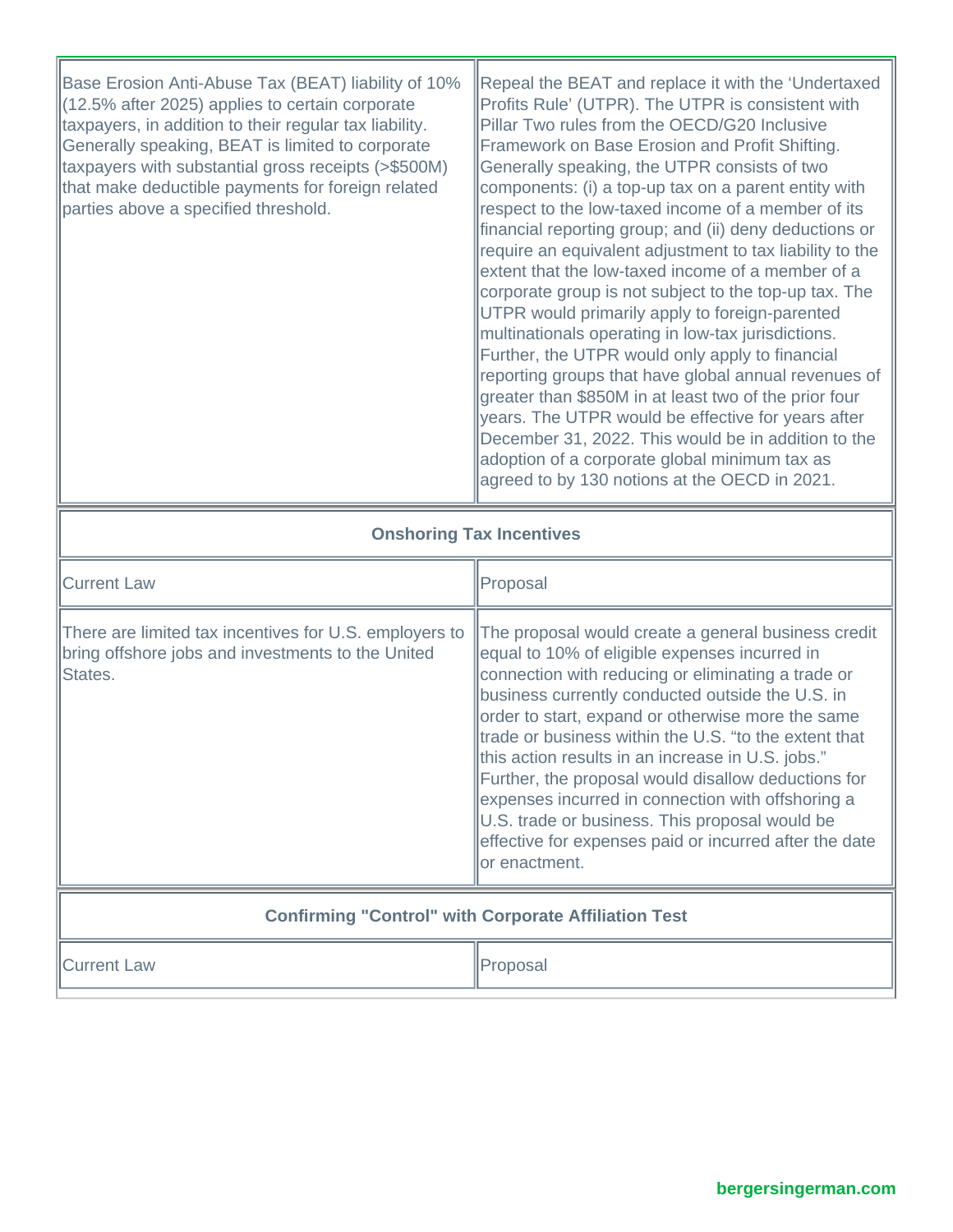| For purposes of most corporate tax provisions, Code<br>$\left  \S$ 368(c) "control" requires ownership of stock<br>possessing at least 80 percent of the total combined<br>voting power of all classes of voting stock and atleast<br>80 percent ownership of the total number of shares of<br>each class of outstanding nonvoting stockof the<br>corporation. To determining whether acorporation is<br>a member of an "affiliated group" ofcorporations, the<br>"affiliation" test is significantly different. Specifically,<br>the test under Code $\S$ 1504(a)(2) requires ownership<br>of stock possessing at least 80 percent of the total<br>voting power of the stock of the corporation and that<br>has a value of at least 80 percent of the total value of<br>the stock of the corporation. | The proposal would conform the Code $\S$ 368(c)<br>control test with the Code $\S$ 1504(a)(2) affiliation test,<br>whereby "control" would be defined as the ownership<br>of at least 80 percent of the total voting power and at<br>least 80 percent of the total value of stock of a<br>corporation. This would be effective for transactions<br>occurring after December 31, 2022. |
|--------------------------------------------------------------------------------------------------------------------------------------------------------------------------------------------------------------------------------------------------------------------------------------------------------------------------------------------------------------------------------------------------------------------------------------------------------------------------------------------------------------------------------------------------------------------------------------------------------------------------------------------------------------------------------------------------------------------------------------------------------------------------------------------------------|---------------------------------------------------------------------------------------------------------------------------------------------------------------------------------------------------------------------------------------------------------------------------------------------------------------------------------------------------------------------------------------|
|--------------------------------------------------------------------------------------------------------------------------------------------------------------------------------------------------------------------------------------------------------------------------------------------------------------------------------------------------------------------------------------------------------------------------------------------------------------------------------------------------------------------------------------------------------------------------------------------------------------------------------------------------------------------------------------------------------------------------------------------------------------------------------------------------------|---------------------------------------------------------------------------------------------------------------------------------------------------------------------------------------------------------------------------------------------------------------------------------------------------------------------------------------------------------------------------------------|

<u> 1989 - Johann Stein, markin sammen fyrir sener og fyrir sener og fyrir sener og fyrir sener og fyrir sener og</u>

| <b>Expanded Access to Retroactive QEF Election in Relation to PFICs</b>                                                                                                                                                                                                                                                                                                                                                                                                                                                                                                                                                                                                                                                                                                                                                                                                                                                                                                                                                                                                                                                                                                                                           |                                                                                                                                                                                                                                                                                                                                                                                                                                                                                                                                                                                                                                                                                                                                                                                                                                                      |
|-------------------------------------------------------------------------------------------------------------------------------------------------------------------------------------------------------------------------------------------------------------------------------------------------------------------------------------------------------------------------------------------------------------------------------------------------------------------------------------------------------------------------------------------------------------------------------------------------------------------------------------------------------------------------------------------------------------------------------------------------------------------------------------------------------------------------------------------------------------------------------------------------------------------------------------------------------------------------------------------------------------------------------------------------------------------------------------------------------------------------------------------------------------------------------------------------------------------|------------------------------------------------------------------------------------------------------------------------------------------------------------------------------------------------------------------------------------------------------------------------------------------------------------------------------------------------------------------------------------------------------------------------------------------------------------------------------------------------------------------------------------------------------------------------------------------------------------------------------------------------------------------------------------------------------------------------------------------------------------------------------------------------------------------------------------------------------|
| <b>Current Law</b>                                                                                                                                                                                                                                                                                                                                                                                                                                                                                                                                                                                                                                                                                                                                                                                                                                                                                                                                                                                                                                                                                                                                                                                                | Proposal                                                                                                                                                                                                                                                                                                                                                                                                                                                                                                                                                                                                                                                                                                                                                                                                                                             |
| The passive foreign investment company (PFIC)<br>rules prevent taxpayers from deferring the taxation of<br>passive income and recharacterizing income from<br>those investments from ordinary income into capital<br>gain by holding the investments through a foreign<br>investment company. Absent a qualified electing fund<br>(QEF) or another permitted election, excess<br>distributions received from a PFIC are subject to<br>additional tax in an amount determined by reference<br>to the rate of interest that applies to underpayments<br>of tax.<br>If an investor in a PFIC makes a QEF election, the<br>taxpayer is not subject to the tax on excess<br>distributions after the effective date of the election.<br>Instead, the taxpayer generally is required to take<br>into account the taxpayer's pro rata share of the<br>ordinary income and long-term capital gain of the<br>PFIC on an annual basis and pay tax on this income.<br>Typically, a QEF election must be made on or before<br>the due date for the taxpayers' return. Currently, a<br>retroactive QEF election is only allowed in limited<br>circumstances provided within the regulations, or with<br>the consent of the IRS. | The proposal would modify the PFIC rules to permit<br>taxpayers to make a retroactive QEF election in<br>expanded circumstances prescribed by the IRS.<br>Taxpayers would be eligible to make a retroactive<br>QEF election without requesting consent in cases<br>that do not prejudice the U.S. government. For<br>instance, if a taxpayer wanted to make a retroactive<br>QEF election in a year that is still open to<br>assessment, then IRS consent would not be<br>necessary; however, if the taxpayer wanted to make<br>a retroactive QEF election in a year that was closed<br>to assessment, then the taxpayer would still need to<br>consent of the IRS.<br>The reasoning behind the proposal is to encourage<br>more taxpayers to make a QEF election thereby<br>hopefully increasing compliance and reducing PFIC<br>ownership burdens. |
|                                                                                                                                                                                                                                                                                                                                                                                                                                                                                                                                                                                                                                                                                                                                                                                                                                                                                                                                                                                                                                                                                                                                                                                                                   |                                                                                                                                                                                                                                                                                                                                                                                                                                                                                                                                                                                                                                                                                                                                                                                                                                                      |

## **Definition of Foreign Business Entity Expanded to Include Taxable Units**

**Current Law Proposal** 

Б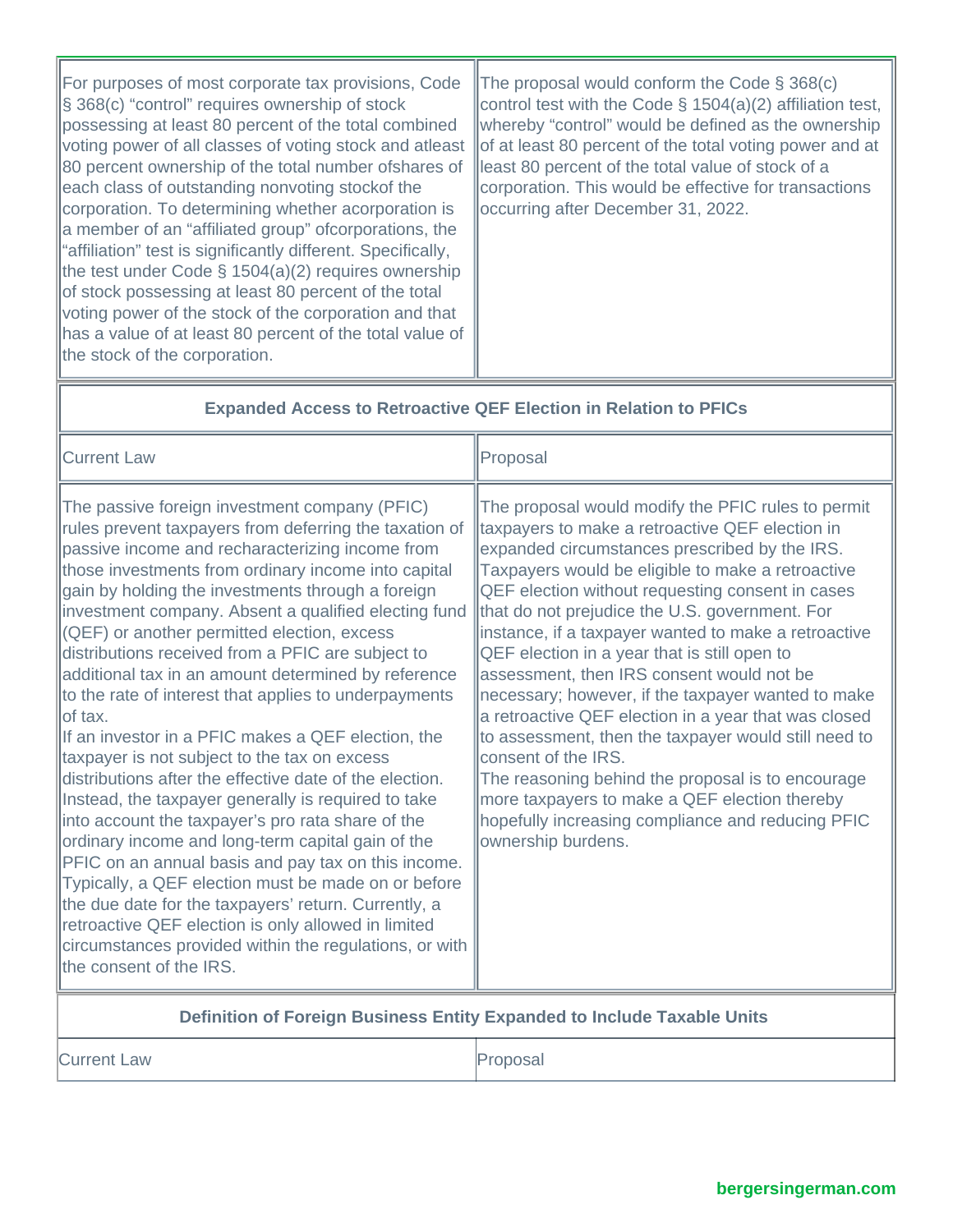| In general, section 6038 of the Internal Revenue Code The proposal would expand the definition of foreign<br>(Code) requires a U.S. person who controls a foreign | business entity to treat any taxable unit in a foreign                 |
|-------------------------------------------------------------------------------------------------------------------------------------------------------------------|------------------------------------------------------------------------|
| business entity (a foreign corporation or foreign<br>partnership) to report certain information with respect                                                      | jurisdiction as a "foreign business entity" for reporting<br>purposes. |
| to such entity. The statute provides for penalties for a                                                                                                          |                                                                        |
| failure to report.                                                                                                                                                |                                                                        |

## **Prevent Basis Shifting by Related Parties though Partnerships and Section 754 Election**

| <b>Current Law</b>                                                                                                                                                                                                                                                                                                                                                                                 | Proposal                                                                                                                                                                                                                                                                                                                                                                                                                                                                                     |
|----------------------------------------------------------------------------------------------------------------------------------------------------------------------------------------------------------------------------------------------------------------------------------------------------------------------------------------------------------------------------------------------------|----------------------------------------------------------------------------------------------------------------------------------------------------------------------------------------------------------------------------------------------------------------------------------------------------------------------------------------------------------------------------------------------------------------------------------------------------------------------------------------------|
| A partnership is permitted to make a Code § 754<br>election, which allows a partnership to adjust the basis parties to use a partnership to shift partnership basis<br>of the property within the partnership, to adjust the<br>basis of its assets when the partnership distributes<br>assets or a partner transfers interest in the partnership. the partnership's non-distributed property, the | The proposal would reduce the ability of related<br>among themselves. In the case of a distribution of<br>partnership property that results in a basis step-up of<br>proposal would apply a matching rule that would<br>prohibit any partner in the distributing partnership that<br>is related to the distributee-partner from benefitting<br>from the partnership's basis step-up until the<br>distributee-partner disposes of the distributed property<br>in a fully taxable transaction. |

| <b>Tax Carried (Profits) Interests as Ordinary Income</b>                                                                                                                                                                                                                                                                                                                                                                                                                                                                                                                                                                                      |                                                                                                                                                                                                                                                                                                                                                                                                                                                                                                                                                                               |
|------------------------------------------------------------------------------------------------------------------------------------------------------------------------------------------------------------------------------------------------------------------------------------------------------------------------------------------------------------------------------------------------------------------------------------------------------------------------------------------------------------------------------------------------------------------------------------------------------------------------------------------------|-------------------------------------------------------------------------------------------------------------------------------------------------------------------------------------------------------------------------------------------------------------------------------------------------------------------------------------------------------------------------------------------------------------------------------------------------------------------------------------------------------------------------------------------------------------------------------|
| <b>Current Law</b>                                                                                                                                                                                                                                                                                                                                                                                                                                                                                                                                                                                                                             | Proposal                                                                                                                                                                                                                                                                                                                                                                                                                                                                                                                                                                      |
| An interest in future partnership profits (without any<br>corresponding capital contribution) in exchange for<br>services is typically referred to as a 'profits interest' or<br>'carried interest.' If and to the extent a partnership<br>recognizes long-term capital gain, the partners<br>(including partners who provide services) will reflect<br>their shares of such gain on their tax returns as long-<br>term capital gain. Further, gain recognized on the sale<br>of a partnership interest is generally capital gain.<br>Similarly, capital gain attributable to a profits interest<br>is generally excluded self-employment tax. | The proposal would tax as ordinary income a partner's<br>share of income on an "investment services<br>partnership interest" (ISPI) in an investment<br>partnership, regardless of the character of the income<br>at the partnership level, if the partner's taxable income<br>(from all sources) exceeds $$400,000$ . Further, the<br>proposal would require partners in such investment<br>partnerships to pay self-employment taxes on ISPI<br>income if the partner's taxable income (from all<br>sources) exceeds \$400,000. Proposal would be<br>leffective after 2022. |
| Repeal Code § 1031 Deferral of Gain from Like-Kind Exchanges                                                                                                                                                                                                                                                                                                                                                                                                                                                                                                                                                                                   |                                                                                                                                                                                                                                                                                                                                                                                                                                                                                                                                                                               |

| <b>Current Law</b>                                        | Proposal                                               |
|-----------------------------------------------------------|--------------------------------------------------------|
| Under Code § 1031, owners of appreciated real             | The proposal would allow the deferral of gain up to an |
| property used in a trade or business or held for          | laggregate amount of \$500K for each taxpayer each     |
| investment can defer gain on the exchange of the          | year for real property exchanges that are like-kind.   |
| property for real property of a "like-kind," resulting in | Any excess gain would need to be recognized. The       |
| gain being deferred until a later recognition event.      | proposal would be effective after 2022.                |

## **Real Estate Depreciation Recapture**